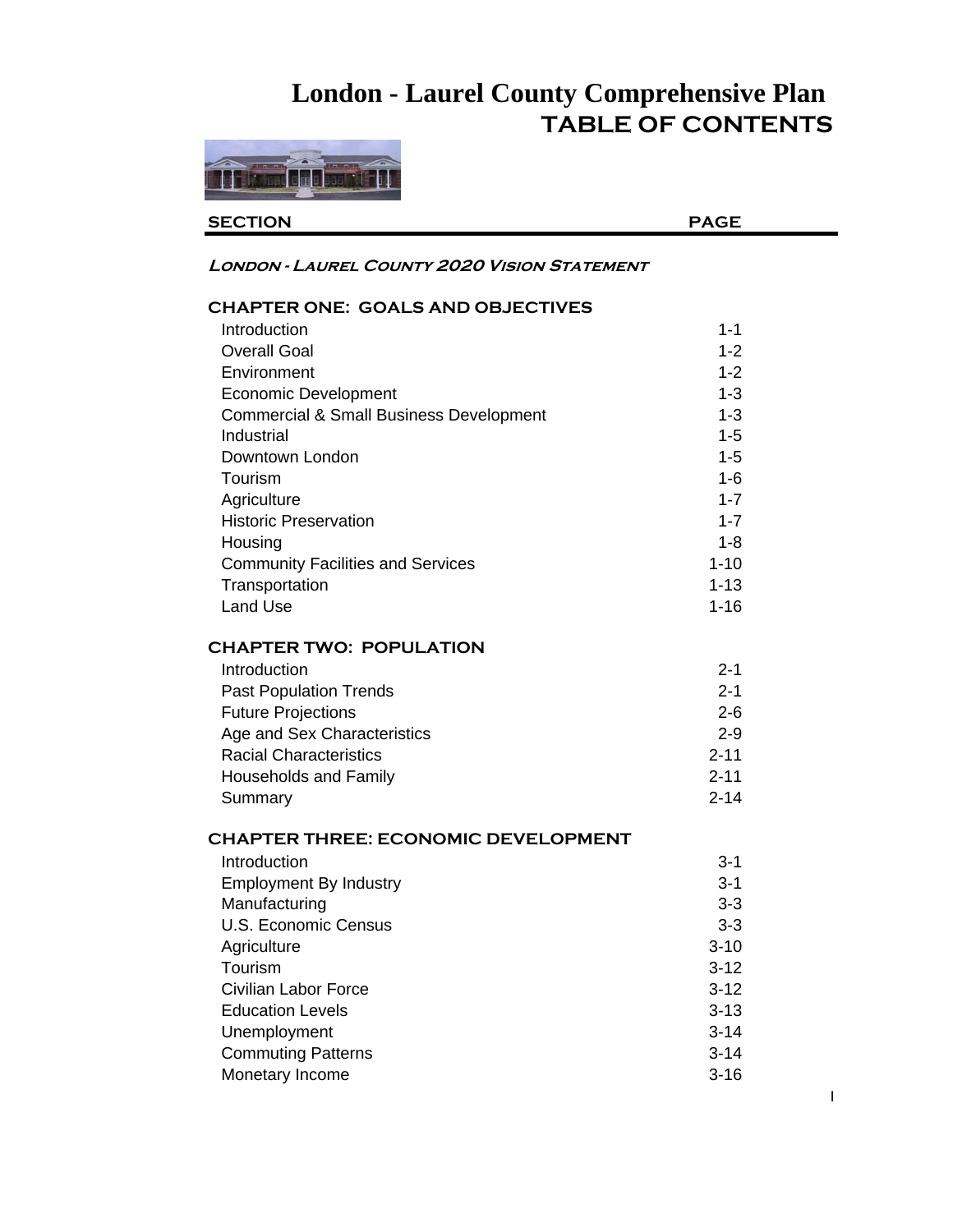### **London - Laurel County Comprehensive Plan TABLE OF CONTENTS CONTINUED**



| <b>SECTION</b>                                           | <b>PAGE</b> |  |
|----------------------------------------------------------|-------------|--|
|                                                          |             |  |
| Personal Income                                          | $3 - 17$    |  |
| Poverty Rate                                             | $3 - 17$    |  |
| <b>Local Community Economic Development Activities</b>   | $3 - 18$    |  |
| London-Laurel County Industrial Development Authority    | $3 - 19$    |  |
| London-Laurel County Chamber of Commerce                 | $3 - 20$    |  |
| London Laurel County Tourist Commission                  | $3 - 21$    |  |
| London Downtown, Inc.                                    | $3 - 21$    |  |
| <b>CHAPTER FOUR: ENVIRONMENTAL CONSIDERATIONS</b>        |             |  |
| Introduction                                             | $4 - 1$     |  |
| Location                                                 | $4 - 1$     |  |
| Climate                                                  | $4 - 2$     |  |
| Physiography & Geology                                   | $4 - 3$     |  |
| Soils                                                    | $4 - 9$     |  |
| <b>Hydric Soils and Wetlands</b>                         | $4 - 10$    |  |
| <b>Prime Farmland Soils</b>                              | $4 - 14$    |  |
| Slopes                                                   | $4 - 16$    |  |
| <b>Wild &amp; Scenic Rivers</b>                          | $4 - 18$    |  |
| Floodplains                                              | $4 - 18$    |  |
| <b>Air Quality</b>                                       | $4 - 19$    |  |
| <b>Noise</b>                                             | $4 - 22$    |  |
| <b>Endangered Species</b>                                | $4 - 23$    |  |
| Summary                                                  | $4 - 26$    |  |
| <b>CHAPTER FIVE: HOUSING &amp; HISTORIC PRESERVATION</b> |             |  |
| Introduction                                             | $5 - 1$     |  |
| <b>Housing Tenure</b>                                    | $5 - 2$     |  |
| <b>Housing Characteristics</b>                           | $5-3$       |  |
| <b>Housing Conditions</b>                                | $5 - 3$     |  |
| <b>Current Housing Trends</b>                            | $5-6$       |  |
| <b>Future Housing Needs</b>                              | $5 - 7$     |  |
| <b>Publicly Assisted Housing</b>                         | $5 - 8$     |  |
| <b>Historic Resources</b>                                | $5 - 12$    |  |
| Archeological and Natural Resources                      | $5 - 12$    |  |
| <b>Historic Preservation</b>                             | $5 - 13$    |  |
| <b>Historic Resource Management</b>                      | $5 - 13$    |  |
| <b>National Register Designation</b>                     | $5 - 14$    |  |
| Local Historic District Designation                      | $5 - 17$    |  |
| <b>Additional Options and Requirements</b>               | $5 - 18$    |  |
|                                                          |             |  |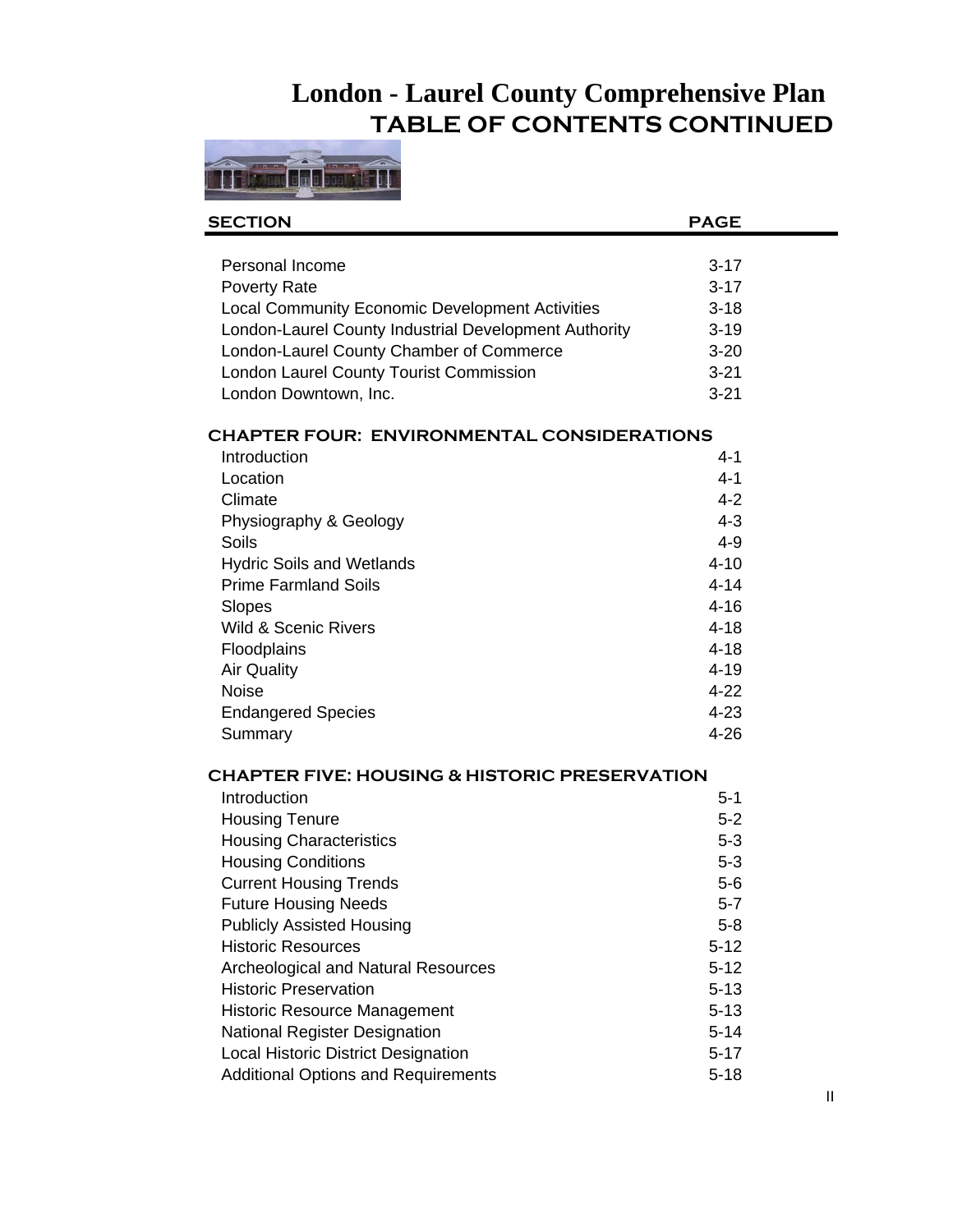## **London - Laurel County Comprehensive Plan TABLE OF CONTENTS CONTINUED**



| <b>SECTION</b>                             | <b>PAGE</b> |   |
|--------------------------------------------|-------------|---|
|                                            |             |   |
| <b>CHAPTER SIX: COMMUNITY FACILITIES</b>   |             |   |
| Introduction                               | $6 - 1$     |   |
| Education                                  | $6 - 2$     |   |
| <b>Laurel County School District</b>       | $6 - 2$     |   |
| East Bernstadt Independent School District | $6 - 2$     |   |
| <b>Somerset Community College</b>          | $6-5$       |   |
| The Bennett Center of London               | $6-6$       |   |
| <b>Laurel County Public Library</b>        | $6 - 7$     |   |
| <b>Parks and Recreational Facilities</b>   | $6 - 7$     |   |
| <b>Public Utilities</b>                    | $6 - 14$    |   |
| <b>Water Service</b>                       | $6 - 14$    |   |
| <b>Wastewater Service</b>                  | $6 - 21$    |   |
| Water Quality/ Storm Water Management      | $6 - 26$    |   |
| <b>Natural Gas Service</b>                 | $6 - 31$    |   |
| <b>Electric Service</b>                    | $6 - 33$    |   |
| <b>Solid Waste Service</b>                 | $6 - 33$    |   |
| <b>Government Buildings</b>                | $6 - 34$    |   |
| <b>Emergency Services</b>                  | $6 - 38$    |   |
| <b>Fire Protection</b>                     | $6 - 38$    |   |
| London - Laurel County Rescue Squad        | $6 - 39$    |   |
| London County Emergency Management         | $6 - 41$    |   |
| <b>Police Protection</b>                   | $6 - 41$    |   |
| Ambulance Inc. of Laurel County            | $6 - 41$    |   |
| Marymount Hospital                         | $6 - 41$    |   |
| <b>CHAPTER SEVEN: TRANSPORTATION</b>       |             |   |
| Introduction                               | $7 - 1$     |   |
| <b>Laurel County Roads</b>                 | $7 - 1$     |   |
| National Highway System                    | $7 - 1$     |   |
| <b>Trucking Classifications</b>            | $7 - 2$     |   |
| <b>Functional Classification System</b>    | $7 - 2$     |   |
| Proposed Interstate 66 Corridor            | 7-9         |   |
| <b>Planned Road Improvements</b>           | $7 - 9$     |   |
| <b>Access Management</b>                   | $7 - 13$    |   |
| <b>Public Transportation</b>               | $7 - 14$    |   |
| Scenic Byways                              | $7 - 14$    |   |
| <b>Bicycle Facilities</b>                  | $7 - 15$    |   |
| <b>Pedestrian Facilities</b>               | $7 - 18$    |   |
| <b>Rail Transportation</b>                 | $7 - 18$    |   |
| Air Transportation                         | $7 - 18$    | Ш |
|                                            |             |   |